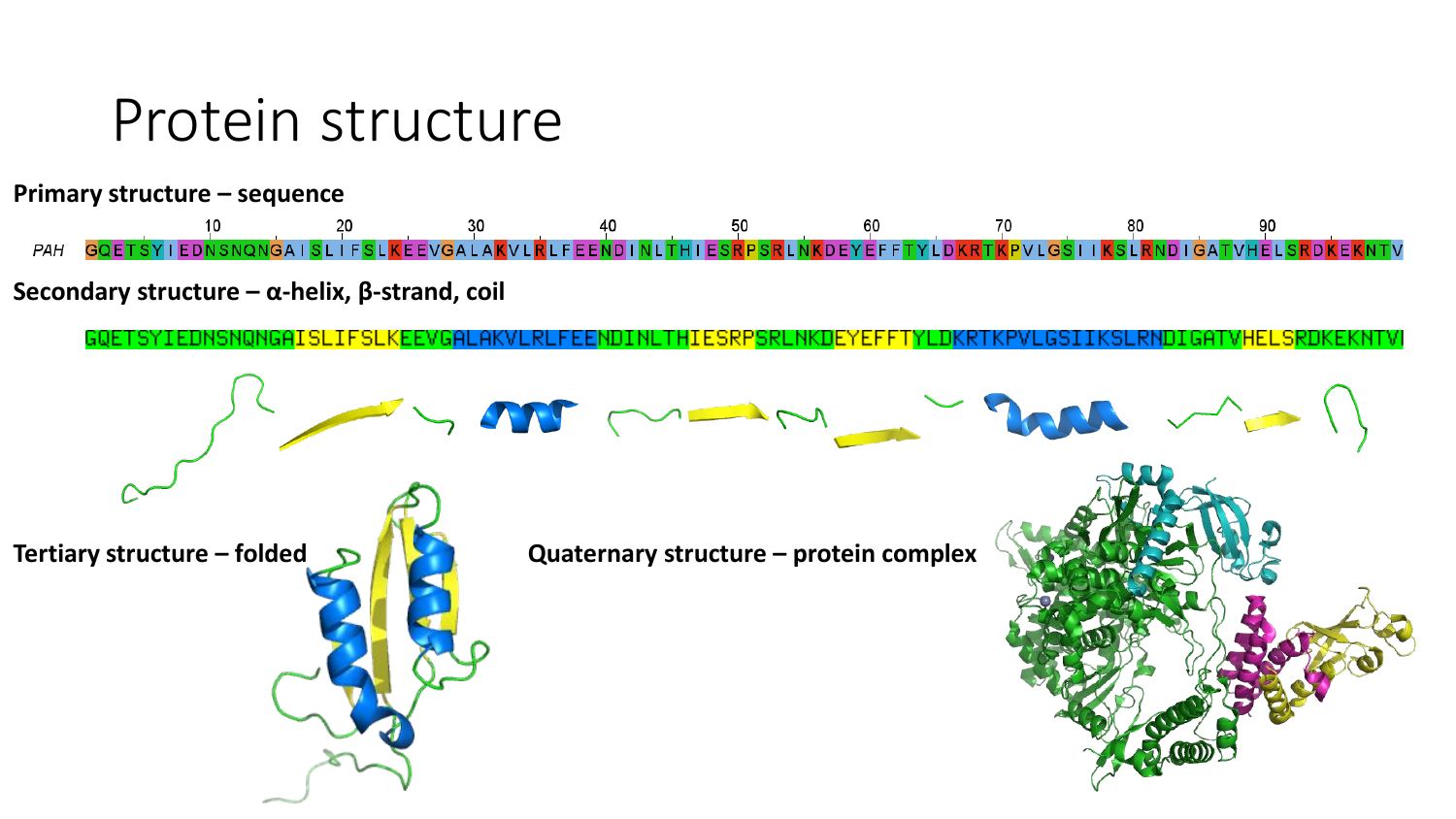## • PSIPRED – predict secondary structure!



*How does it work?* 

PSIPRED is an artificial neural network (machine learning) trained with lots of sequence data with known secondary structure. PSIPRED has learned to recognize the sequence patterns that form a specific secondary structure.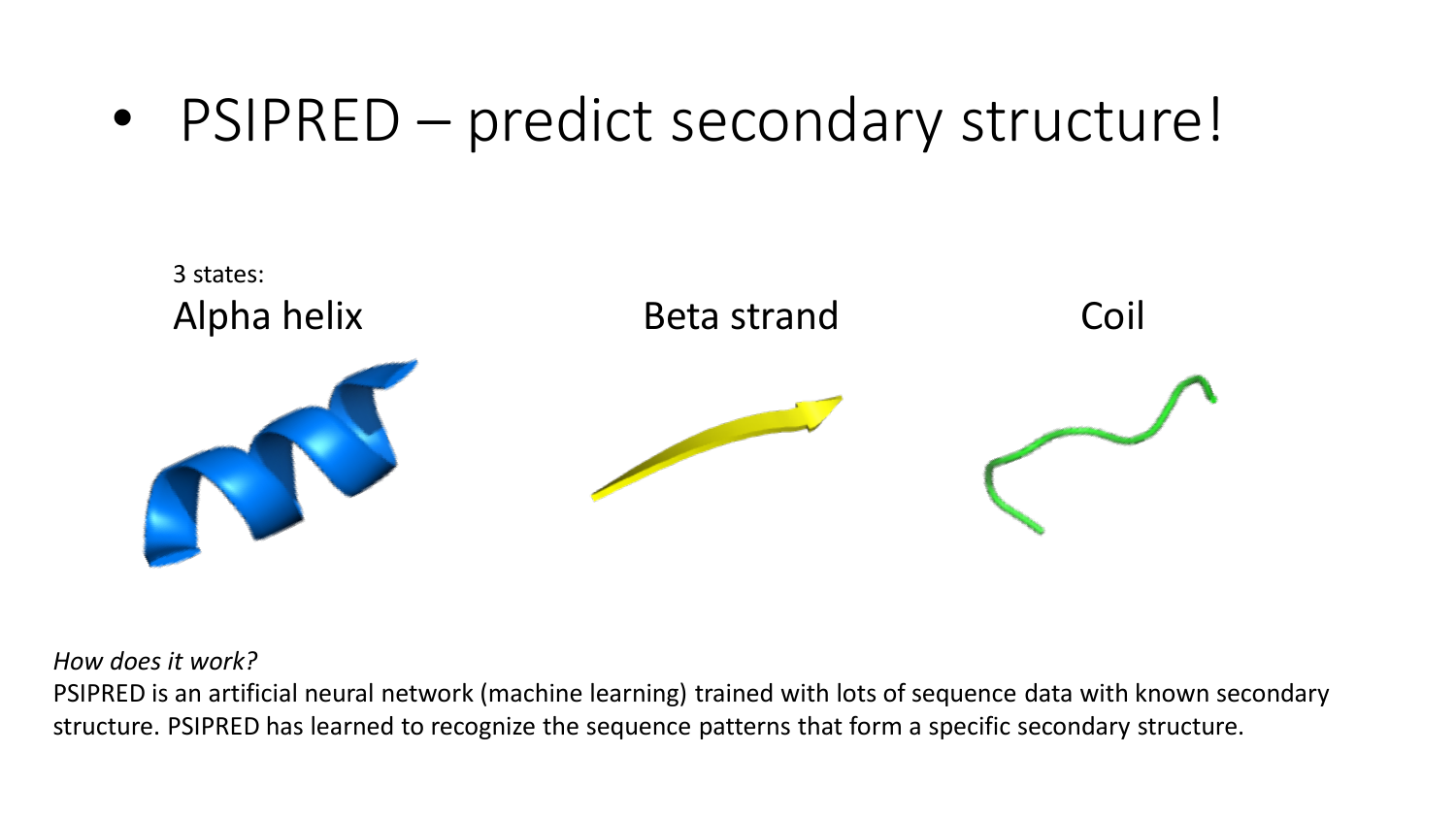

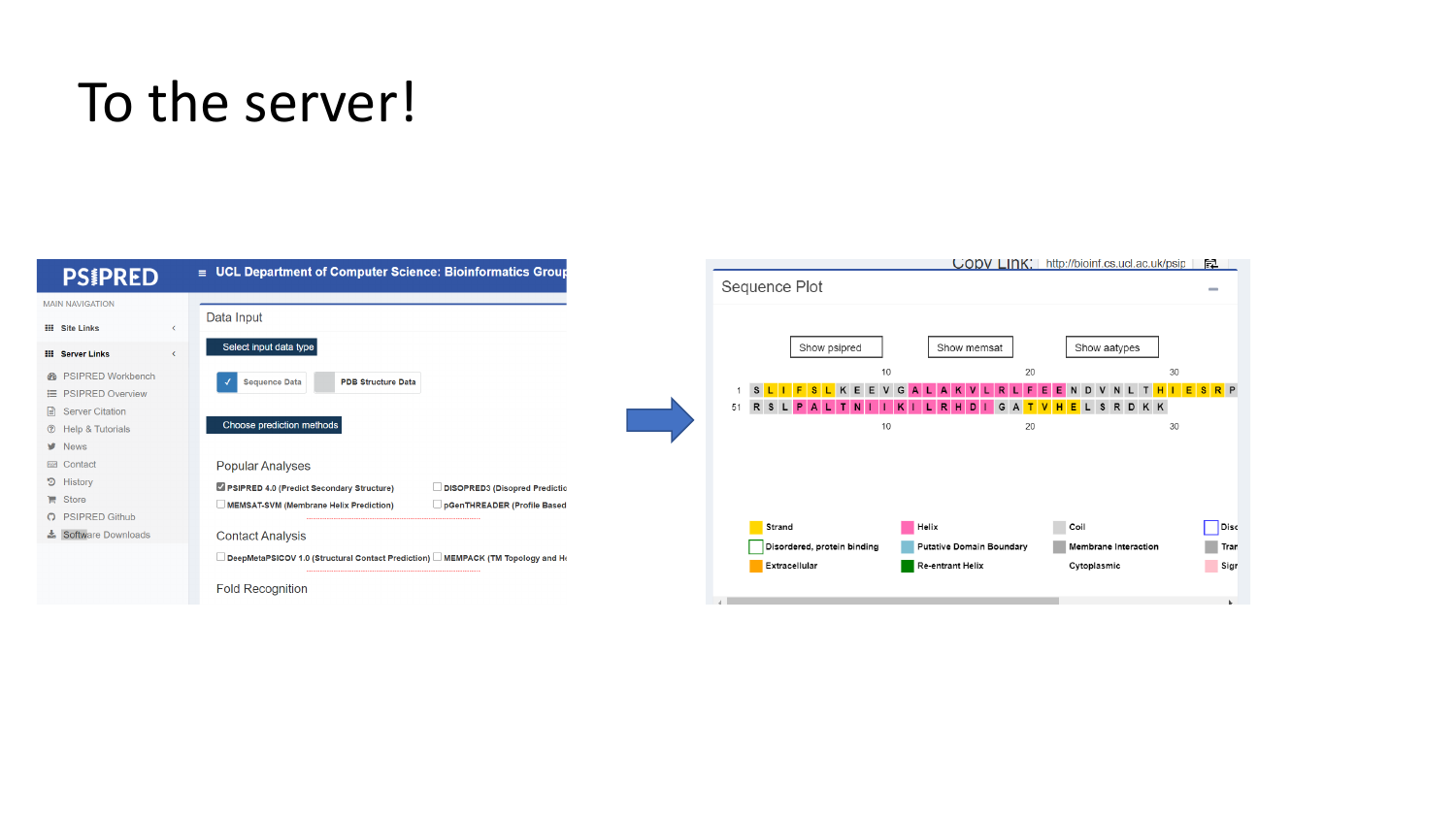

Experiment SLIFSLKEEVGALAKVLRLFEENDVNLTH<mark>IESRP</mark>SRLKKD<mark>EYEFFT</mark>HLDKRSLPALTNIIKILRHDIGATV<mark>HELS</mark>RDKK PSIPRED SLIFSLKEEVGALAKVLRLFEENDVNLTHIESRPSRLKKDEYEFFTHLDKRSLPALTNIIKILRHDIGATVHELSRDKK



## RSLPALTNIIKILRHDIGATVHELSRDKKKJ

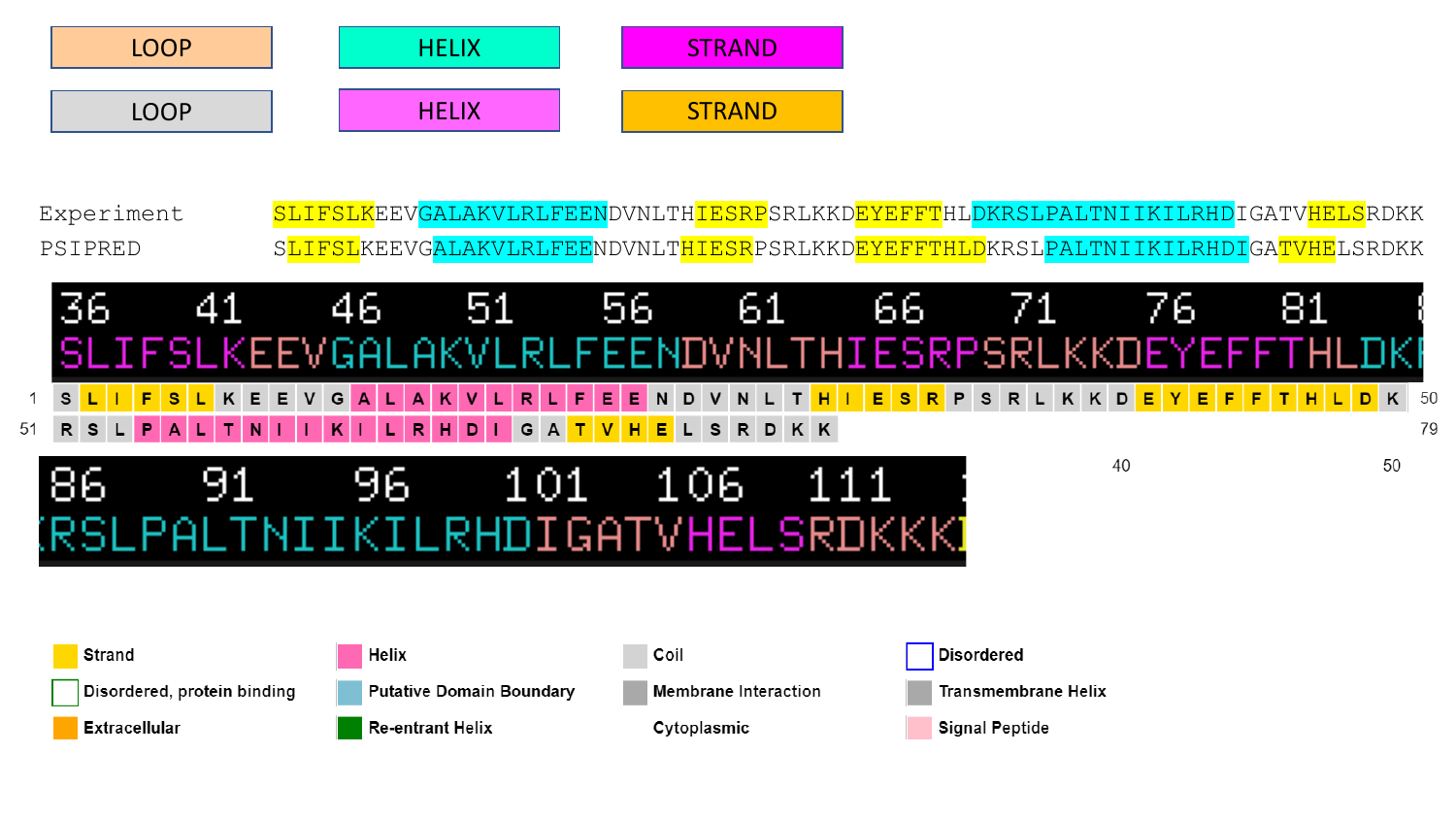>Binary (1 = correct,  $0 =$  incorrect) 0111110111011111111111011111011110111111111111000000011111111111110110011001111 >Experiment SLIFSLKEEVGALAKVLRLFEENDVNLTHIESRPSRLKKDEYEFFTHLDKRSLPALTNIIKILRHDIGATV<mark>HELS</mark>RDKK >PSIPRED S<mark>LIFSL</mark>KEEVGALAKVLRLFEENDVNLT<mark>HIESR</mark>PSRLKKD<mark>EYEFFTHLD</mark>KRSL<mark>PALTNIIKILRHDI</mark>GA<mark>TVHE</mark>LSRDKK

Number of 1: 61 correct Number of 0: 18 incorrect

Accuracy =  $61/(61+18)$ =77.2%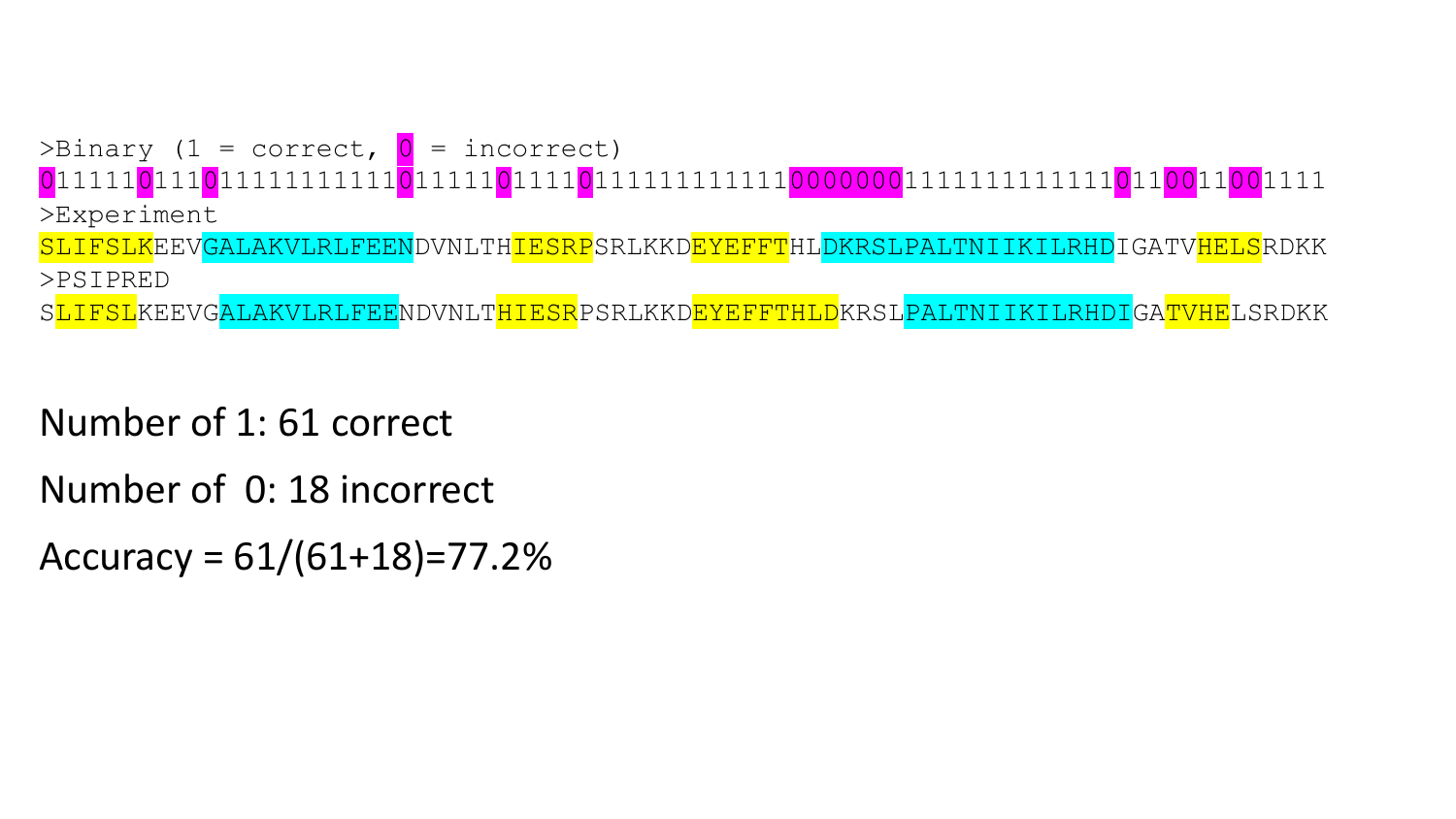For Helix

1=True Negative  $2=$  True Positive  $3=$  False Negative  $4=$  False Positive >4state 1111111111322222222222311111111111111111111111113333322222222222224111111111111 >Experiment SLIFSLKEEVGALAKVLRLFEENDVNLTH<mark>IESRP</mark>SRLKKDEYEFFTHLDKRSLPALTNIIKILRHDIGATV<mark>HELS</mark>RDKK >PSIPRED

S<mark>LIFSL</mark>KEEVGALAKVLRLFEENDVNLTHIESRPSRLKKDEYEFFTHLDKRSLPALTNIIKILRHDIGATVHE</mark>LSRDKK

 $Specificity =$  $TN$  $TN + FP$ 

Sensititity =  $TP$  $TP + FN$